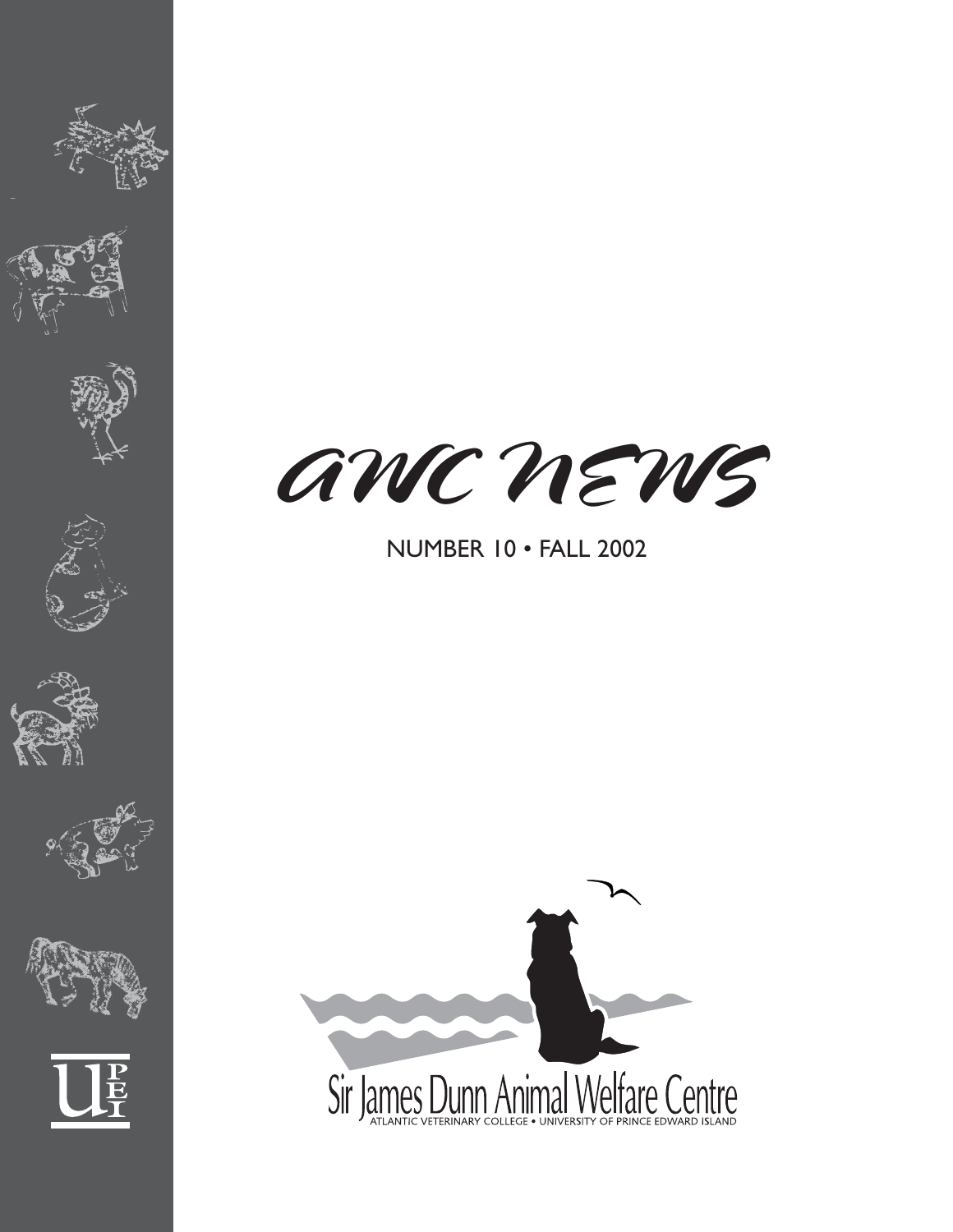# **From the Coordinator's desk**



Elecome to the tenth edition of *AWC News*, the newsletter of the Sir James Dunn Animal Welfare<br>Centre (AWC) at the Atlantic Veterinary College (AVC), University of Prince Edward Island. In<br>this edition you will find brief Centre (AWC) at the Atlantic Veterinary College (AVC), University of Prince Edward Island. In this edition you will find brief synopses of the projects completed this year, an update on Bill C-10 (Cruelty to Animals), a tribute to this year's Christofor Award winner Ms. Jennifer McKay, and information on the 2002 Invited Lecture in Animal Welfare on November 18, and a new series of brochures that we are developing on topics with animal welfare concerns.

Several of the completed service projects received renewed funding in this year's competition. We are pleased that several of these represent renewed funding for highly successful projects that are coordinated with community groups, including the *AVC humane dog training programme* with the PEI Humane Society,

*Neutering feral cats on PEI* with the PEI Cat Action Team (CAT), and *Health management services* for the PEI Equine Retirement Society. Veterinary students continue to be directly involved in all the service projects. (Descriptions of all projects funded this year are in AWC News #9 which can be found on our web site.)

Please visit our site at **www.upei.ca/awc** to find out about upcoming events at the Centre, and for information such as projects funded to date, associated publications and presentations, and animal welfare resources at the UPEI library.

Dr. Alice Crook, Editor AWC NEWS Sir James Dunn Animal Welfare Centre Atlantic Veterinary College University of Prince Edward Island 550 University Avenue Charlottetown, PEI C1A 4P3

Tel: (902) 628-4360 Fax: (902) 566-0958 Email: acrook@upei.ca chewson@upei.ca **www.upei.ca/awc**

Production & Design: UPEI Audio Visual Services

# **Message from the Research Chair**



**How can vets provide leadership in animal welfare?**

Concern about animal welfare is set to gain momentum in Canada. This is because higher standards of animal welfare are being set elsewhere: our trading partners in the European Union and restaurant chains in the US (e.g., McDonalds) are respectively legislating and requiring improved welfare standards for farm animals. These developments are prompting renewed discussion of animal welfare amongst Canadian farmers, restaurant chains and government, and will probably stimulate an increase in public concern about animal well-being. As debate in Canada continues, leadership may reasonably be expected from veterinarians, both individually and collectively. However, the veterinary profession has been criticised for having too narrow an understanding of animal welfare (as primarily health-related), and for failing to show leadership on broader questions of animal well-being. Any failure probably reflects (i) lack of knowledge

about animal welfare, (ii) the difficulty in assessing welfare, and (iii) some degree of conflict between veterinarians' vocation and their interest in making a good living. Veterinary education can help to address this, and the Animal Welfare Centre has a particular contribution to make here.

#### **The AWC's contribution**

The educational scope of the Centre is growing steadily. The brochures on issues of welfare concern (page 7) are in the final stages of development, and the drafts have generated favourable interest. These brochures are one way in which veterinarians can educate the public about animal welfare. The Centre's annual lecture in animal welfare is another form of public education. This year's lecture (page 7) will be followed by a panel discussion about how best to address the problem of relinquishment of animals to shelters. We hope that this format will be an effective way to stimulate the public's concern and imagination.

Education of students is also critical. Dr. Crook has a full complement of 10 students for the final-year rotation *Issues in Animal Welfare* which includes an afternoon of media training. In addition, Dr. Crook and I are working with student Jeremy Orr (AVC 2004) on a keynote session for January's meeting of Canadian veterinary students here at the Atlantic Veterinary College. We plan to use roleplaying and interaction to teach delegates some ways in which they might address animal welfare issues through their work as practitioners.

Meanwhile, the Centre's dedicated animal welfare research projects continue. Data analysis is underway in two of them (*Veterinarians' use of peri-operative analgesics in dogs and cats*, and Julie Christie's MSc project *Factors affecting the welfare of non-racing horses in PEI*). In the third project, *Development of a canine quality-of-life scale*, Nina Wojciechowska is currently collecting data. We are looking forward to reporting the results from these projects in 2003.

- 1 -

Caroline & Hewson

Arbook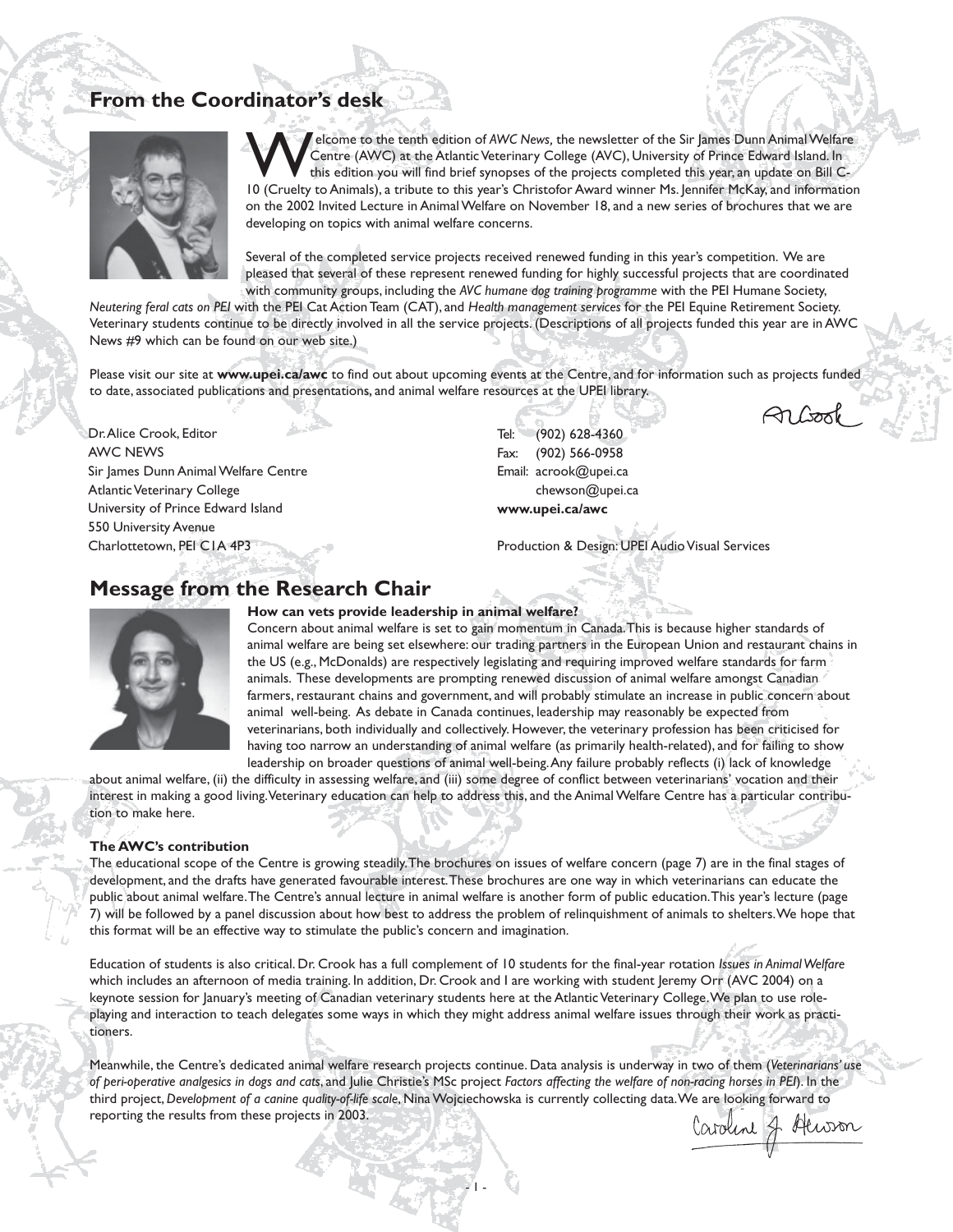

# **COMPLETED PROJECTS - 2002**

The bulk of the Centre's funding supports projects that will benefit companion animals, horses, and wildlife.<br>Below are summaries of the research and service projects completed this year. Several of the service projects will benefit companion animals, horses, and wildlife. Below are summaries of the research and service received renewed funding in 2002. A current list of publications from all AWC projects is maintained on our web site.

#### *The veterinarian's role in recognizing and reporting animal abuse*

Dr. L. Carioto, Dr. C. Adams and Ms. Suzie Kovacs

It is important that veterinarians act effectively when faced with potential animal abuse, both to protect the animal and because of the link between animal abuse and violence towards people, particularly other members of the family. Yet recognizing and dealing with animal maltreatment is not always straightforward, since it may range from unintentional neglect which can be resolved by client education, to outright cruelty that should be reported to the appropriate authorities.

The purpose of this study was to survey veterinarians in southwestern Ontario and the Atlantic provinces to determine their attitudes and opinions regarding animal maltreatment cases observed in the clinic. Initially, in-depth interviews were conducted with a representative sample of veterinarians. From these interviews a standardized survey was developed and distributed widely to practitioners in the two regions. Analysis of the data has been completed, and the results are being compiled. The information obtained will provide a measure of the prevalence of animal maltreatment seen in practice, as well as gauge the present state of knowledge and opinion regarding the practitioner's ability to detect, assess, and respond to animal maltreatment.

Some of the information from this study is now included in one of the Ontario Veterinary College's courses, and has been presented to a Canadian Federation of Humane Societies workshop. By the nature of the surveys, awareness has been raised about the topic of animal abuse among practitioners. Besides lectures on animal maltreatment and the veterinarian's role that are given at the Ontario and Atlantic Veterinary Colleges, a particular case study obtained through the practitioner interviews was incorporated into the Art of Veterinary Medicine's communication labs at the Ontario Veterinary College. The implementation of similar learning labs is being discussed for the Atlantic Veterinary College curriculum. Increased discussion of the topic of animal abuse in the veterinary curriculum will help prepare future practitioners to deal effectively with this issue.

This study was co-funded by the Sir James Dunn Animal Welfare Centre at AVC, the Pet Trust Fund at the Ontario Veterinary College, and the Ontario SPCA.

*Screening tests for immune failure in newborn foals* Drs. | McClure and | DeLuca

Human infants obtain antibodies from their mothers before birth. In contrast, foals (and other animals) are born without immune protection. Antibodies are concentrated in the mare's first milk (colostrum). Foals must stand and nurse within the first 18 to 24 hours to absorb these antibodies which are necessary for survival. The condition when something goes wrong with this sequence of events is called "failure of passive transfer" (FPT). Foals with FPT are prone to infections and often die.

There is considerable variation in the reliability of the tests that are used to detect FTP in newborn foals. This project compared five currently used screening tests to determine which gives the most accurate and reliable results. Over the course of the project, approximately 205 foals were tested for FTP. Many that were found to have FTP were treated through a related project (funded in 1999 through the AWC) that evaluated two different treatments for this life-threatening condition in foals.

The study found that some of the screening tests currently in use are unacceptable, resulting in many foals with FPT going undiagnosed and/or positive misdiagnoses of FPT being made (resulting in unnecessary treatment of foals that do not have the condition). Other screening tests are preferable, but some limitations were identified. The authors found that combining two tests can improve overall reliability of the results.



The results of this research have been presented at the AVC 2001 Fall Conference, the 2002 American College of **Veterinary** Internal Medicine (ACVIM)

Foal nursing

Conference in Dallas, Texas, and the 2002 fall meeting of the New Brunswick Veterinary Medical Association. The manuscript has been submitted in anticipation of publication prior to the 2003 foaling season. Dissemination of this information is crucial to give veterinarians a better understanding of which test(s) functions best, so that foals can be accurately diagnosed for FPT, appropriate treatment can be initiated, and unwarranted therapy can be avoided.

*TGF-ß1 in chronic kidney failure in dogs* Drs. D. Shaw, P. Foley, A. Cribb, and S. Burton

Chronic renal failure (CRF) is a serious disease of dogs and cats in which there is progressive loss of kidney function, ultimately causing death. Transforming growth factor-beta 1 (TGF-ß1 ), a small protein with many effects, may be a factor in the scarring and associated loss of function that occurs in the kidneys of animals with CRF.

This project measured levels of TGF-B $_{_{\rm I}}$  in dogs with CRF to determine the significance of this protein, and whether TGF-B, levels can be used to assess the severity of kidney damage and the response to treatment. Ultimately the researchers hope to find ways to block TGF- ${\mathsf B}_{\scriptscriptstyle \parallel}$  production, and slow or halt the progression of kidney damage in CRF.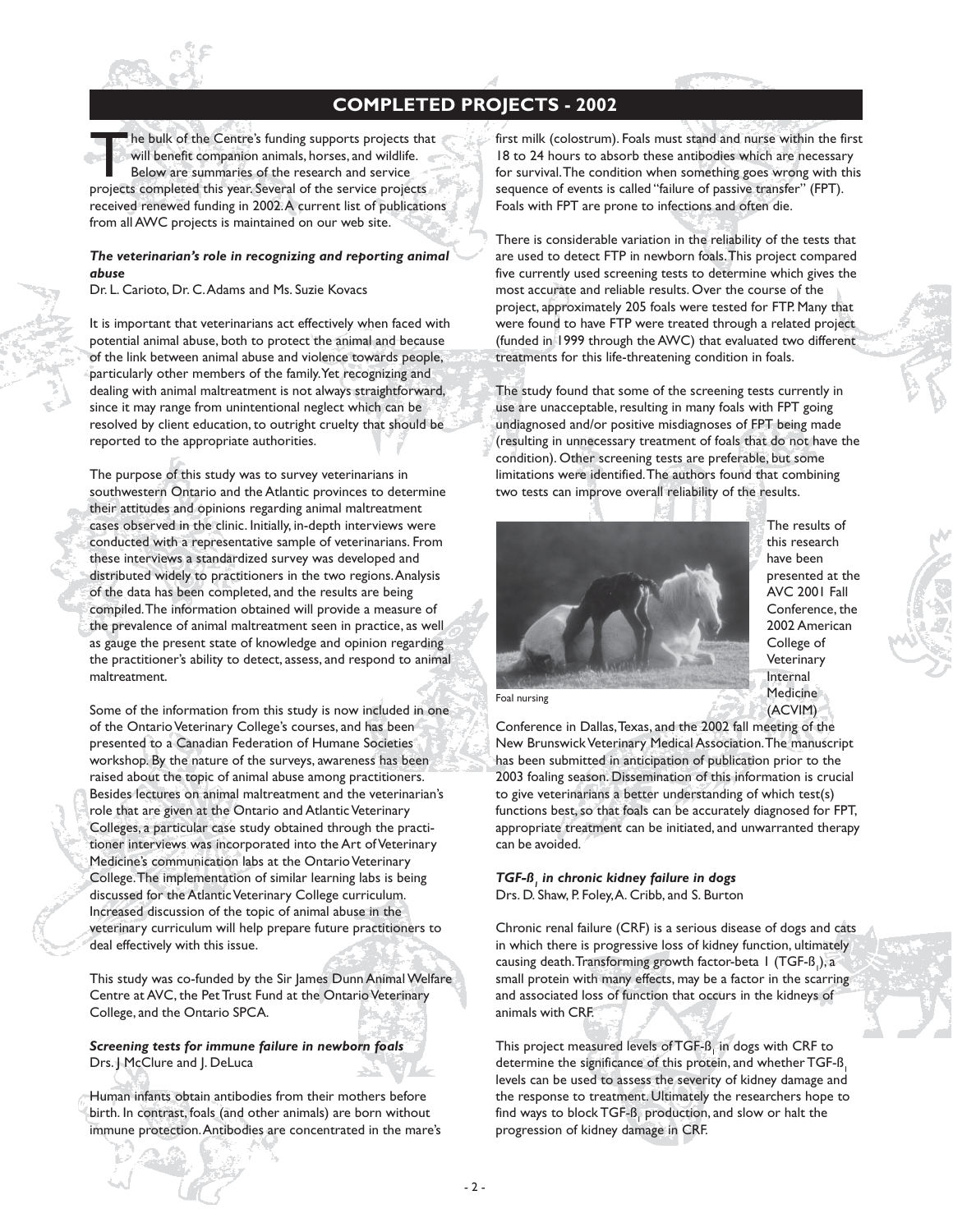Specifically, the authors compared the plasma and urine concentrations of TGF-B $_{_{\mathrm{I}}}$  in dogs with chronic renal failure (CRF), dogs with illness other than CRF, and dogs in normal health. It was anticipated that the blood and urine TGF-B<sub>1</sub> concentrations would be elevated in dogs with CRF based on work reported from rodents and humans. The second objective of this study was to correlate serum creatinine concentration in the dogs with CRF to the measured blood and urine TGF-B, concentrations.

The authors found that the plasma  $TGF\text{-}\mathrm{\mathsf{B}_1}$  concentration was significantly increased in dogs with CRF; however the TGF-B, concentration did not correlate well with the serum creatinine concentration. There was difficulty in measuring urine TGF-B<sub>1</sub>, which was in all cases below the limit of detection of the kit. Various methods are being tried to concentrate canine urine to the point where TGF-B, can be detected.

While plasma TGF-B $_{_{\mathrm{I}}}$  concentration is probably not a reliable marker of renal function, it is elevated in CRF, and may be useful in monitoring the response of patients to different treatments (eg: dietary protein restriction, dietary phosphorous restriction, anti-oxidants, and angiotensin converting enzyme (ACE) inhibitors). This study has laid important groundwork for a double-blinded, placebo-controlled clinical study (also funded through the Centre) which the authors are conducting to investigate the effect of benazepril on plasma and urine TGF-B. concentration in dogs with CRF.

Over the course of this project, blood and urine samples were obtained from dogs in the Maritimes with naturally occurring CRF. These dogs benefitted because the veterinarians who cared for them had access to additional laboratory data, and there were regular consultations with clinicians at the AVC Veterinary Teaching Hospital. The results of this work will be presented at the American College of Veterinary Internal Medicine Annual Conference in 2003.

#### *Effects of spaying on the behaviour of young female dogs* Drs. L. Bate and N. Guy, and Ms. L. McMullin

Ovariohysterectomy (spaying) is one of the most common surgical procedures performed by veterinary clinicians. The majority of owned female dogs and cats in North America are spayed by one year of age, to prevent unwanted litters and diseases of the reproductive system. The physical and developmental effects of spaying are well-understood, but little work has been done to see if/how the procedure affects nonreproductive behaviour. Some evidence suggests that there may be an increase in aggressive behaviour in some dogs following ovariohysterectomy.

Through surveys of Maritime dog-owners before and after their pets were spayed, this project looked at whether there is a significant behavioural effect of spaying. The authors found that there was a higher incidence of growling reported by spayed dog owners and that spayed dogs were also reported to be more excitable than intact bitches.

The ultimate goal of the project was to add to the understanding of behaviour in dogs, in order to increase the opportunities to prevent or treat problem behaviours, and thus strengthen human-animal relationships. Dissemination of these results will provide the general public and animal care professionals with an increased knowledge of behaviours that may result from spaying. The next step will be to identify and encourage methods for appropriate behaviour intervention. The results of this study were presented in Halifax, NS at the 2002 Canadian Veterinary Medical Association Annual Convention, and internationally in Egmond aan Zee in the Netherlands at the 36th International Congress of the International Society for Applied Animal Ethology. The thesis for this study is being written as journal articles and will be submitted to Applied Animal Behaviour Science for publication.

#### *Canine inherited disorders database* Drs. A. Crook, B. Hill, and S. Dawson



Canine inherited disorders can profoundly affect the quality of life of a dog and its human companions. The main goal in creating the database was to sort the almost overwhelming amount of information available on inherited disorders in dogs, in a fashion that is useful to owners and potential owners, to veterinarians, and to breeders.

Located at **www.upei.ca/cidd** , the database is also accessible from the Sir James Dunn Animal Welfare Centre and Canadian Veterinary Medical Association (CVMA) sites, with links from other sites such as those of the Canadian Federation of Humane Societies and various breed clubs. The web site will be useful to dog owners whose pet has been found to have an inherited condition; potential dog owners who want help in avoiding these problems when choosing a pet; dog breeders who are looking for suggestions on how to avoid these conditions in their lines of dogs and improve breeding practices; and veterinarians looking for current information on both well-known and more obscure inherited disorders, including therapeutic and diagnostic information.

The database is organized into three main sections. The first is general information: "What is a genetic disorder?" "How are defects inherited?" The second section forms the bulk of the database and consists of approximately 175 disease pages, divided into systems: "Inherited cardiovascular (nervous system, blood, endocrine, eye, skin, gastrointestinal, immune, respiratory, urinary and reproductive, and musculoskeletal) disorders." Each disease page contains a description of the disorder, information about how the disorder is inherited, consequences of the condition for the dog, and recommended or required care by the owner and veterinarian. The disease pages are written in non-technical language, except for a section on diagnostic and therapeutic considerations which is specifically for veterinarians. Owners may look up these diseases on their own, and/or veterinarians may print these pages off for their clients when an inherited disorder is diagnosed.

The third section contains individual breed pages, on which are listed disorders of concern in each breed. These are divided into those which are relatively common in a breed, those that are less common, and any disorders associated with conformation (eg. respiratory disorders in brachycephalic breeds such as the English bulldog). Each disorder listed on a breed page is linked to the relevant disease page. The breed pages, which have been built over the course of the project, are currently being edited and will be added to the site shortly.

- 3 -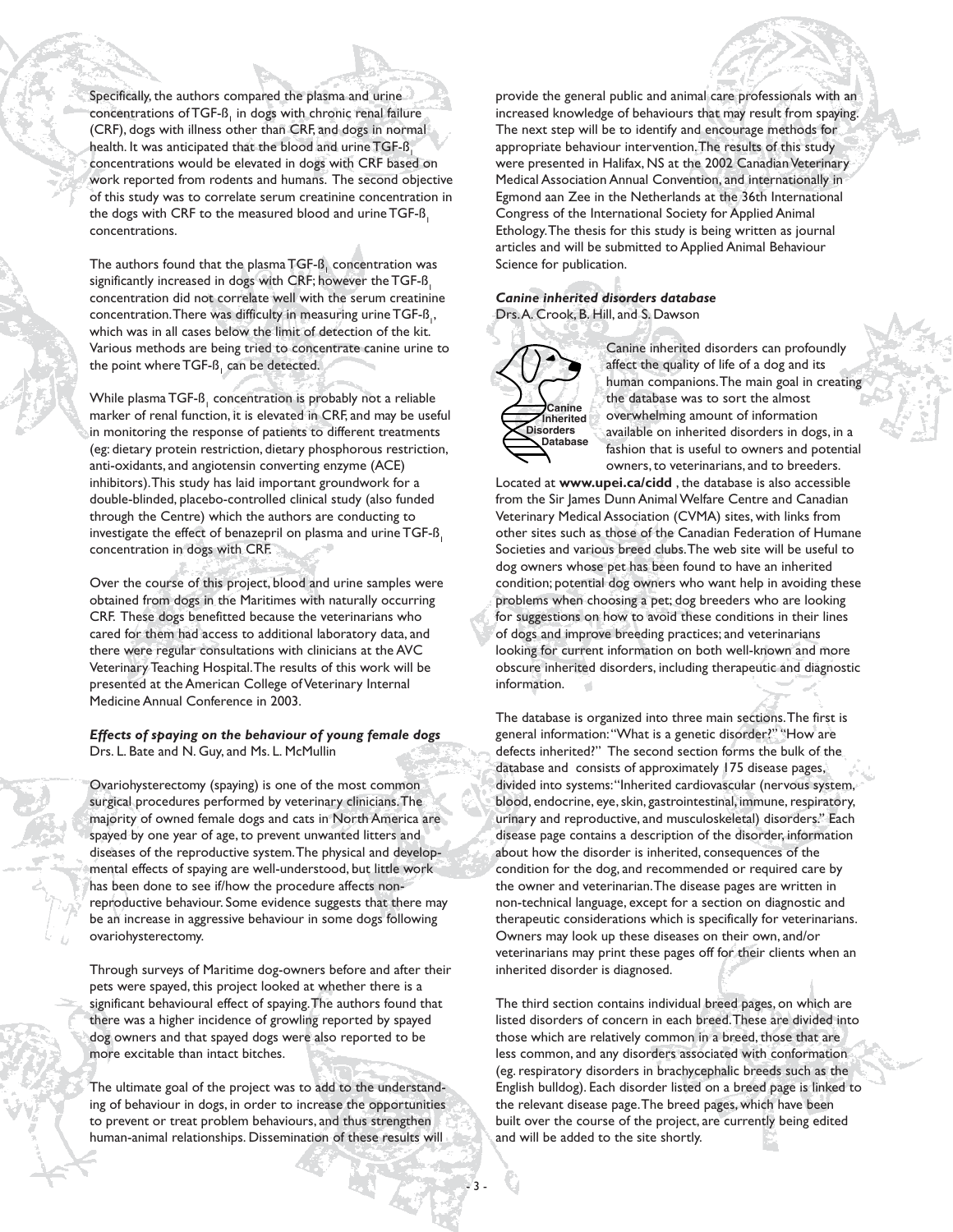

The first of its kind, CIDD was created to provide comprehensive, readily accessible, useful information for all those dealing with canine inherited disorders. The ultimate goal is to reduce the incidence and impact of these generally debilitating conditions, through encouraging improved breeding practices, creating more knowledgeable dog owners, and providing veterinary practitioners with current information. Judging from the number of inquiries and positive comments from veterinarians, breeders and owners from as far away as Australia, progress has already been made in achieving these objectives.

This project was funded jointly by the Sir James Dunn Animal Welfare Centre and the Canadian Veterinary Medical Association.

#### *Wildlife rehabilitation (including orphaned wildlife care) (2000-01)*

Drs. H. Gelens, C. Runyon, P.-Y. Daoust

The objectives of this project were to maintain and improve the level of care provided to injured and orphaned wildlife at the AVC, and to encourage continued and increased student participation. The learning experience obtained in dealing with these wild animals is unique within the AVC. Students in veterinary medicine at the AVC and pre-veterinary students at UPEI participate in this project .

Over the last year, nursing care, medical management and



special procedures (eg. diagnostic tests, x-rays, bandage/casting material) were provided through this project to 126 animals, including 90 injured and/or orphaned birds. There was some mortality, especially in the orphaned small songbirds, but overall

Northern gannet that was found inland and is receiving supportive care in the AVC flight cage before being released.

survival was improved over last year. The goal for all animals is successful release back into the wild.

Many students were involved in the care and rehabilitation of these animals, and will feel more comfortable and knowledgeable in dealing with wildlife as a result. Cooperation with existing wildlife rehabilitation centers has been streamlined, and this is mutually beneficial.

First funded in 2000, this project received funding again in 2002, to continue to provide veterinary care for injured and orphaned wildlife and to educate future veterinarians in the ways that such care can be provided.

*Neutering feral cats on PEI (2001-02)* Drs. K. Gibson and T. Bailey, and Ms. K. Keizer

Many communities have feral (semi-wild) cat populations which are a concern for community members, veterinarians, and animal control agencies. These semi-wild cats are the offspring of stray or abandoned animals, and typically live in areas where they are able to find some food and shelter. These cats are often unhealthy, with a significantly reduced lifespan due to illness and injury - much of this related to uncontrolled reproduction. An alternative to euthanasia of these cats is a "trap, neuter and release" programme. These programmes are being carried out in many areas of North America, and result in cat populations that are more stable (zero to low birth rate) and healthier (tested, vaccinated, and with reduced fighting associated with mating behaviour).



Such a programme was established through this project at the Atlantic Veterinary College in 2001, in cooperation with the Cat Action Team (CAT) in Charlottetown and the Town Council of North Rustico. In 2001 these groups

AVC students neutering cat

trapped and brought in 185 feral cats and kittens over six weeks of age to the AVC where they were anesthetized, tested for two common serious infectious diseases, vaccinated, identified, neutered, and, after recovery from anesthesia and surgery, released back to the original area. Fifty-six additional feral cats were neutered at the AVC with funds privately raised by CAT.

Dr. Karen Gibson, who initiated the project along with veterinary student Karen Keizer, has left the College. Her report of the project has recently been published in the Canadian Veterinary Journal (K Gibson, K Keizer, and C Golding *A trap, neuter and release program for feral cats on Prince Edward Island* Can Vet J 2002; 43:695-698). Based on the success of this initial project, and strong community support for it, a similar project has been funded for two more years, under the leadership of Drs. Hans Gelens and Peter Foley.

*AVC humane dog training programme (2001-02)* Dr. N. Guy

Through this project a programme was developed by AVC students to work with the PEI Humane Society, its dogs, and their new owners. The objectives were to improve the quality of life for dogs being held for adoption at the PEI Humane Society; to increase the adoption and retention of humane society dogs; to increase the basic level of dog training skills among AVC students and humane society staff; to improve the dog training skills of new owners and provide them with a knowledgeable contact person to troubleshoot common problems in the first few months of ownership; and to provide leadership in positive methods of behaviour modification among the PEI community at large, and thereby decrease the use of abusive training practices. Over the last year, 15 volunteer student trainers worked with over 60 dogs at the PEIHS, to teach basic commands and reduce problems with unwanted behaviours. The intent of all training was to reduce the occurrence of unruly behaviour by rewarding desirable behaviour, and to teach dogs that focus on the handler was rewarding. Behaviour modification using positive reinforcement (clicker training) was used. No aversive, or punishmentbased, techniques are employed. Tolerance of some handling procedures (such as nail trimming) was also shaped, especially in the youngest puppies.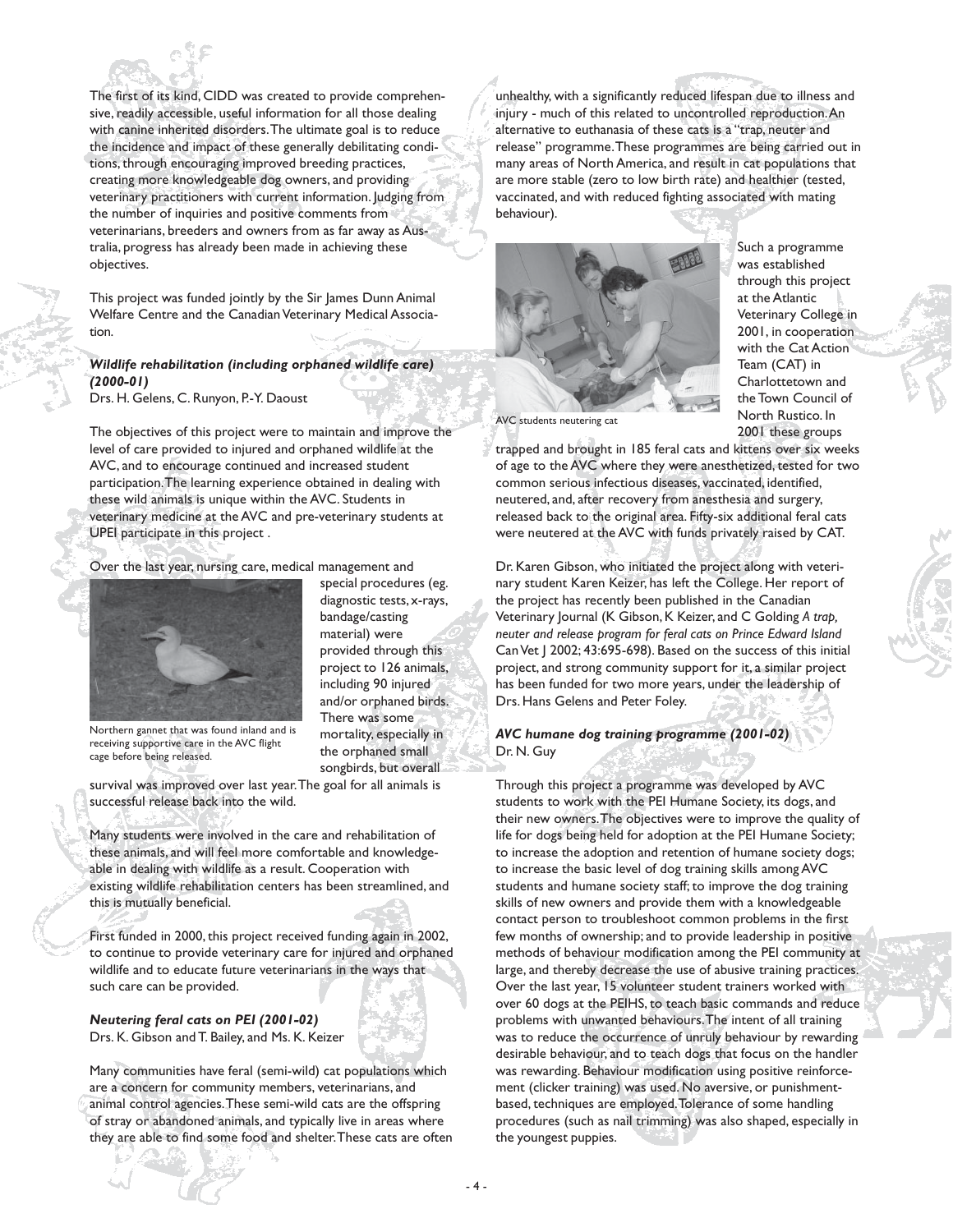Aside from the potential for a long-term effect on the behaviour of the dogs, the interaction with the handlers provided significant enrichment in an otherwise sterile and often stressful environment. For the youngest puppies, a session with the handler typically included an opportunity to play with novel toys in a environment other than the run where they were normally housed, with the intention of increasing their exposure to new situations. Even brief exposure to new and harmless stimuli can have a lifelong impact on a dog's ability to cope with unusual events.

Each adoptive owner was sent home with a training information packet prepared by the student coordinator, which included the contact information for the two "helpline" services (voicemail and email) through which new owners can receive support and training advice. The student handlers have also had numerous informal interactions with members of the public visiting the shelter. In this way they are able to promote the use of positive reinforcement in the training of dogs. Signs are posted in the shelter inviting visitors to ask questions or observe training sessions. A website linked to both the PEIHS and AVC is currently under construction. Two of the students in the programme worked with other shelters during their summer break.

There has been strong media interest in this programme, with stories on radio and television, and in print. Presentations and/ or displays about the programme have also been made at the AVC Open House, at an annual general meeting of the Canadian Federation of Humane Societies, and in continuing education sessions for several veterinary associations and associations of professional pet dog trainers.

Funding for this project has been renewed for another year.

#### *Teaching PEI schoolchildren about responsible animal care - Humane education project (2000-02)* Dr. K. Gibson

The humane education project was developed in 1997 to educate children, motivate young pet owners, and encourage veterinary students to become involved with the community. Since then, over 300 classrooms and groups have been visited by veterinary students and their pets. Evaluation forms completed by the teachers consistently place at least 85% of the presentations in the excellent or very good category, and word of mouth among teachers about the quality of the programme has led to a dramatic increase in requests for presentations.

Each year, schools are contacted, classroom presentations are organized, and veterinary student volunteers and their pets are recruited. All animals used in the programme are evaluated for suitable behaviour by Dr. Norma Guy of the AVC Clinical Behaviour Service. Species used have included dogs, cats, parrots, ferrets, rabbits, and a turtle. Although this programme mainly serves PEI, a large number of presentations have also been given in the other three Atlantic Provinces.

The Humane Education Lesson Plan Book has been revised since its creation in 1997. Age appropriate topics for grades kindergarten to 12 include: a pet's daily routine, pet selection, pet care, dog and cat bite prevention, lost pets, seasonal changes and your pet, how to communicate with your pet, pet first aid, the importance of a humane society, pet overpopulation, euthanasia, spaying and neutering, veterinary care, and zoonotic diseases. New components added to the project since 2000 include the in-house production of a 12 minute video entitled "A visit to your veterinarian", a lesson plan for use in presentations to Brownies and Guides for use in attaining a pet care badge, and a lesson plan which includes an audiovisual tour of AVC and the different types of work undertaken by veterinarians. All 20 lesson plans, including photographic material, are available on CD. Videos, a French-English colouring book, word games, puzzle games, posters, magnets, and other materials are used to supplement the lesson plans.

Educating schoolchildren about the enjoyment and realities of pet ownership will have a positive influence on their interactions with their pets, and, it is hoped, with animals in general for the rest of their lives. In addition, veterinary students can begin to fulfill their obligation to educate the public about animal-related issues, through talking about their pets and their profession to an eager audience.

The Humane Education Programme has received considerable publicity in PEI and Newfoundland, and has been presented at four successive AVC Open House events. Lesson plan books have been widely distributed, on request, to humane societies and educators. This project has received a further two years of funding, under Dr. Norma Guy.

*Health management services for the PEI Equine Retirement Society Inc. (2000-02)* Drs. W. Duckett and G. Conboy



Gem's Dale is a 6 year old Standardbred stallion who had a fractured sesamoid bone in the right front leg. He was treated and gelded at the AVC, and subsequently adopted.

- 5 -

have been placed in new homes, 4 have been euthanized due to intractable health problems, and 12 are currently at the facility. Funded through the Sir James Dunn Animal Welfare Centre, this project has provided preventive medical care to the horses at the Society from the beginning.

Specifically, the goals of the project are to provide basic medical care to incoming and resident horses, to minimize the spread of respiratory disease, to decrease parasite burdens at the facility, and to increase the adoptability of the horses. Through this project the 27 horses donated to the PEIERS to date have received physical examinations, vaccinations against influenza, rhinopneumonitis, and tetanus, treatment for parasites; and dental floating as required. Four with intractable health problems

(PEIERS) is a non-profit organization dedicated to the rehabilitation of horses destined to be destroyed or shipped for the meat industry, and to finding new homes for them as pets or pleasure horses. Since its founding in O'Leary in 1996 by Mr. Dale Cameron, the Society has taken in 27 horses, of which 11

The PEI Equine Retirement Society Inc.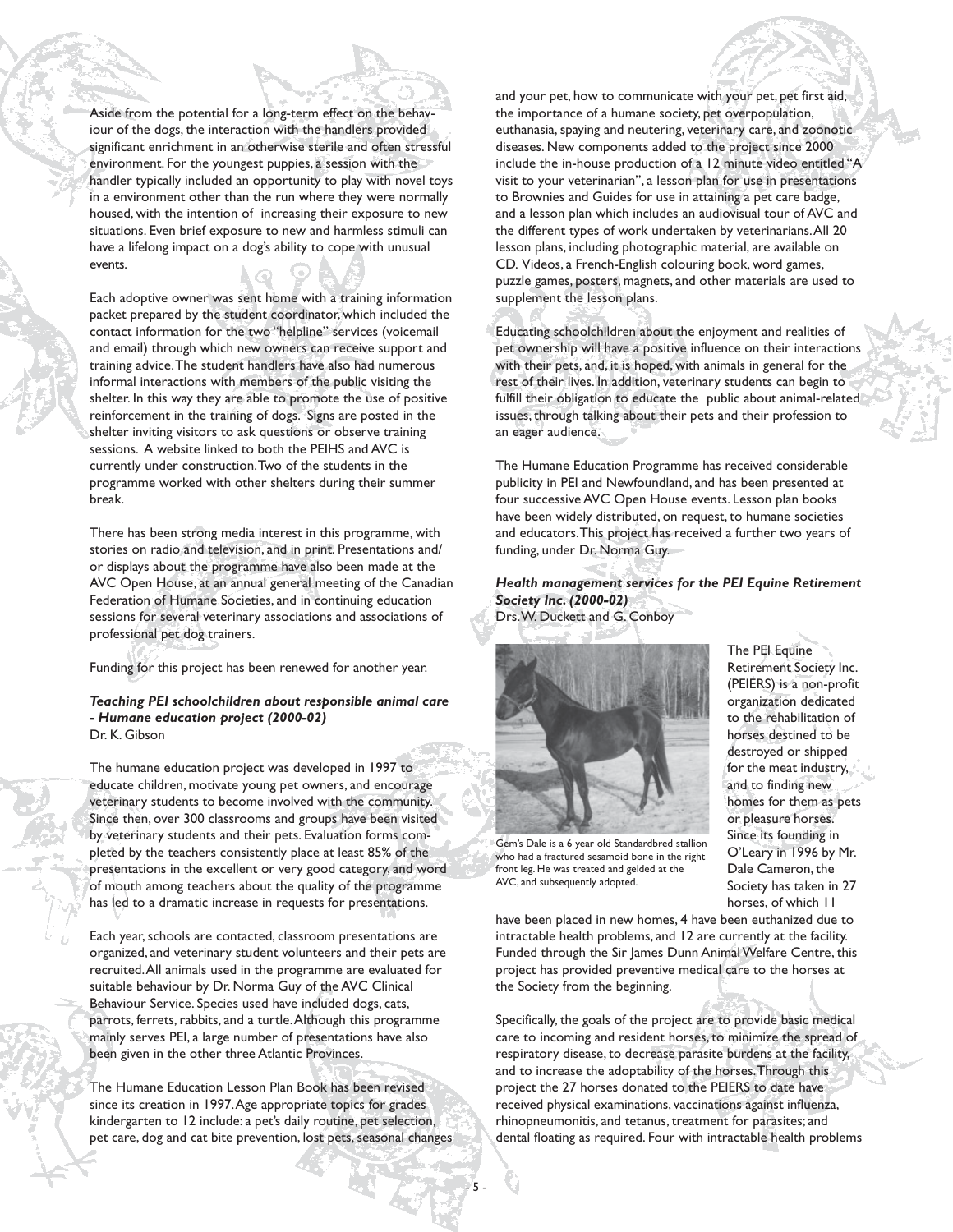were euthanized. Routine fecal floatations on the herd have been performed at each visit to monitor parasite burdens. Senior veterinary students have been involved in each of the visits to the facility, thereby providing an opportunity for them to perform routine equine management work not commonly seen in academic practice.

Benefits to the horses are manifold. Current vaccination and parasite management strategies are particularly important in a facility that has constant movement of horses in and out of the herd. The incidence of respiratory disease is minimized, and parasite burdens are controlled. Physical examination of each donated horse provides an opportunity to assess its adoptability, and special needs or concerns for potential new owners can be addressed. These preventive practices help provide the donated horses with a healthy start prior to their adoption to new homes.

Once initiated at the PEIERS facility, continued health care for adopted horses is a requirement of the adoption agreement. Guidelines for the health care of the horses are established with their new owners prior to adoption, and include requirements for an annual health certificate from a licensed veterinarian, documentation of an appropriate vaccination and parasite control schedule, and documentation of routine hoof care by a qualified farrier.

Funding was renewed for 2002-2004, to continue provision of veterinary services to the PEIERS.

# *Wildlife short course*

Ms. M. Hicks and Ms. K. Jones

The AVC Wildlife and Exotics Club hosted a weekend course at AVC in wildlife rehabilitation and management in November 2001. Offered by the National Wildlife Rehabilitators Association (NWRA), the course was funded partly by the NWRA, partly by the Sir James Dunn Animal Welfare Centre (through the Centre's Student Project Fund), partly through fund raising by the Wildlife and Exotics Club, and partly through a small fee charged to participants.

The course consisted of two mornings of in-depth seminars and two afternoons of wet (participatory) labs. Taught by two acclaimed specialists in wildlife veterinary medicine, Dr. Erica Miller and Dr. Stuart Porter, the course encompassed many different species, including birds and mammals. Laboratory topics included orthopedic and bandaging techniques, fluid therapy, catheter placement and gavage techniques. Over fifty students as well as interested faculty members participated in the course. A reference manual was provided to all participating students and faculty.

The course provided an invaluable opportunity for participants to gain beneficial practical wildlife rehabilitation experience outside of the regular AVC curriculum. As a result of the knowledge gained during the weekend of instruction, more injured wildlife will receive assistance from educated veterinarians, who will act as a source of information and be able to properly manage wildlife situations in the future. This should increase the number of these animals who are successfully rehabilitated, and decrease the number who are euthanized.

### **OTHER NEWS**

**2002 Christofor Award in Animal Welfare** Fourth year student Jennifer McKay is the recipient of this year's award, presented in October at the Atlantic Veterinary College Awards Night. Jennifer has a long-standing commitment to improving the lives of animals. Prior to attending the AVC, she



cared for animals at the Wolfville Animal Shelter while at Acadia, and later was involved with the Truro SPCA. During her years at the College, Jennifer has played a central role in the success and expansion of the *Humane education programme*, which promotes animal welfare by educating schoolchildren about

2002 Christofor Award recipient Jennifer McKay and presenter Dr. Alice Crook

responsible animal care. Jennifer has been instrumental in expanding the programme to Nova Scotia and New Brunswick. She firmly believes that teaching young people respect for their pets and other animals around them, is one of the best ways to prevent cruelty and mistreatment of animals.

Besides her work with this programme, Jennifer is a regular volunteer with the *Neutering feral cats on PEI* project, and has been active in the training programme for the AVC teaching beagles, to teach them social skills and to find homes for them. She also spends time with the teaching cats, to enrich their lives while they are at the College. The AWC congratulates Jennifer on her well-deserved receipt of the 2002 Christofor Award.

#### **Update on Federal Cruelty to Animals Bill**

Bill C-15B was reintroduced in the Canadian Parliament and passed through the House of Commons on October 9, 2002. The Bill (renamed C-10) has passed First and Second Reading in the Senate, and was referred to the Legal and Constitutional Affairs Committee on November 20. The Senate directed the Committee to split the bill into two parts so that it may deal separately with the provisions relating to firearms and to cruelty to animals.

Bill C-10 contains amendments to the Canadian Criminal Code that will provide important new protection for animals in Canada. Under the Bill, Canadians convicted of intentional cruelty to animals will face up to five years in prison and fines of up to \$10,000. The current maximum penalties are six months in prison and fines of up to \$2000.

The text of the bill can be found on the Department of Justice web site at http://www.parl.gc.ca/, under bills (specifically Bill C-10, Part VI, Cruelty to Animals). The amendments will replace sections 444 - 447 of the Criminal Code which are largely unchanged since they were enacted in 1892. Updates on Bill C-10's progress are posted on the AWC web site as they become available.